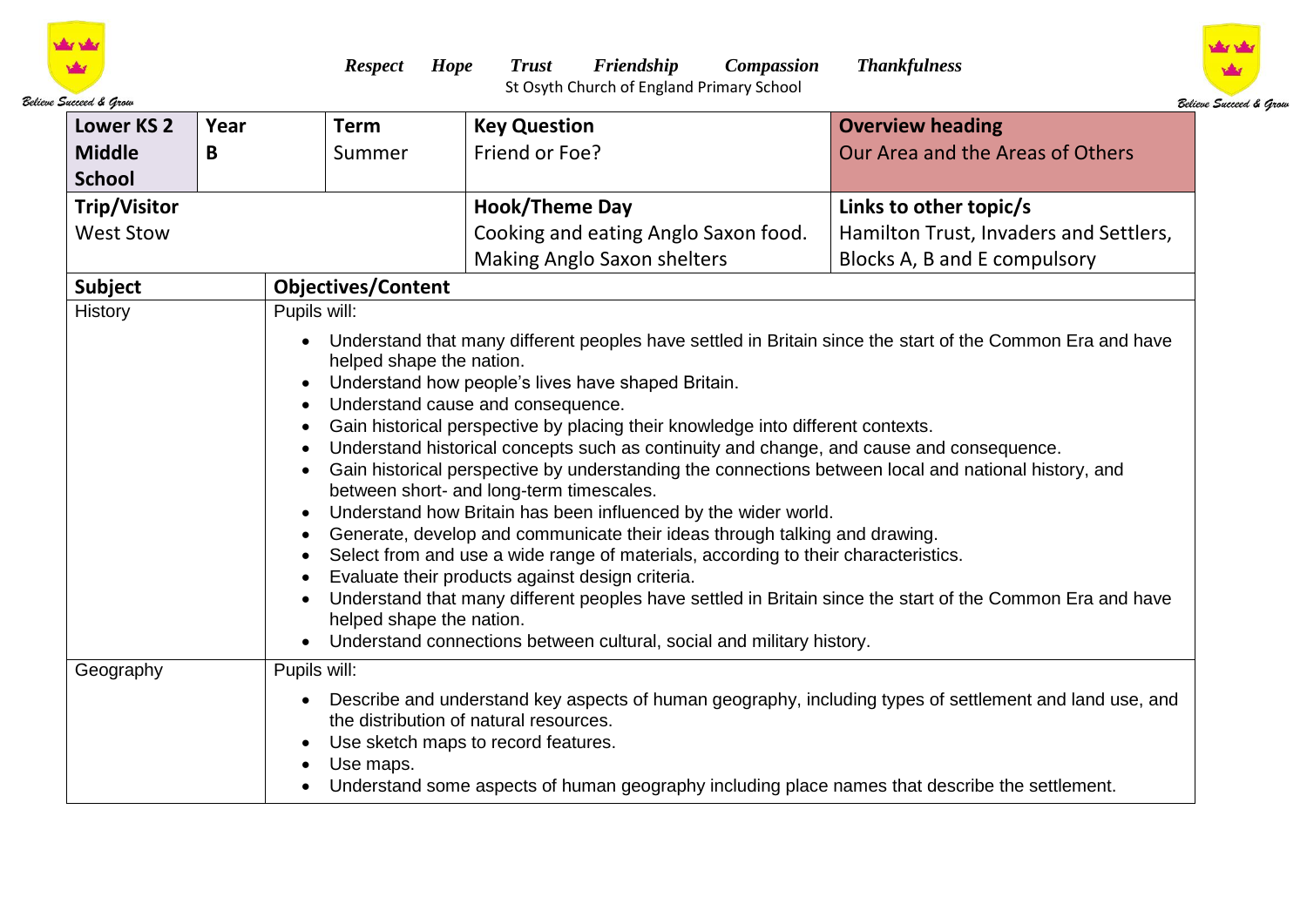



| Succeed & Grow    | Believ                                                                                                                                                                                                                                                                                                                        |  |  |  |
|-------------------|-------------------------------------------------------------------------------------------------------------------------------------------------------------------------------------------------------------------------------------------------------------------------------------------------------------------------------|--|--|--|
| Science           | Living things and their habitats<br>Pupils will learn to:                                                                                                                                                                                                                                                                     |  |  |  |
|                   | Recognise that living things can be grouped in a variety of ways                                                                                                                                                                                                                                                              |  |  |  |
|                   | Use classification keys to help group, identify and name a variety of living things in their local and wider<br>environment                                                                                                                                                                                                   |  |  |  |
|                   | Recognise that environments can change and that this can sometimes pose dangers to living things.<br>Raise and answer questions that help them to identify and study plants and animals in their habitat                                                                                                                      |  |  |  |
|                   | Identify how the habitat changes throughout the year.<br>Explore possible ways of grouping a wide selection of living things that include animals and flowering plants<br>and non-flowering plants.                                                                                                                           |  |  |  |
|                   | Begin to put vertebrate animals into groups such as fish, amphibians, reptiles, birds, and mammals; and<br>invertebrates into snails and slugs, worms, spiders, and insects.                                                                                                                                                  |  |  |  |
|                   | Note: Plants can be grouped into categories such as flowering plants (including grasses) and non-flowering plants,<br>such as ferns and mosses.                                                                                                                                                                               |  |  |  |
|                   | Pupils will explore examples of human impact (both positive and negative) on environments, for example, the<br>positive effects of nature reserves, ecologically planned parks, or garden ponds, and the negative effects of<br>population and development, litter or deforestation.                                          |  |  |  |
|                   | Pupils might work scientifically by: using and making simple guides or keys to explore and identify local plants and<br>animals; making a guide to local living things; raising and answering questions based on their observations of<br>animals and what they have found out about other animals that they have researched. |  |  |  |
| Art/DT            | Generate and develop their ideas through discussion, annotated sketches, prototypes, etc.                                                                                                                                                                                                                                     |  |  |  |
|                   | Select from and use a range of materials.                                                                                                                                                                                                                                                                                     |  |  |  |
|                   | Prepare and cook a variety of dishes. Understand seasonality.                                                                                                                                                                                                                                                                 |  |  |  |
| <b>Book Links</b> | You Wouldn't Want to be an Anglo-Saxon Peasant!                                                                                                                                                                                                                                                                               |  |  |  |
|                   |                                                                                                                                                                                                                                                                                                                               |  |  |  |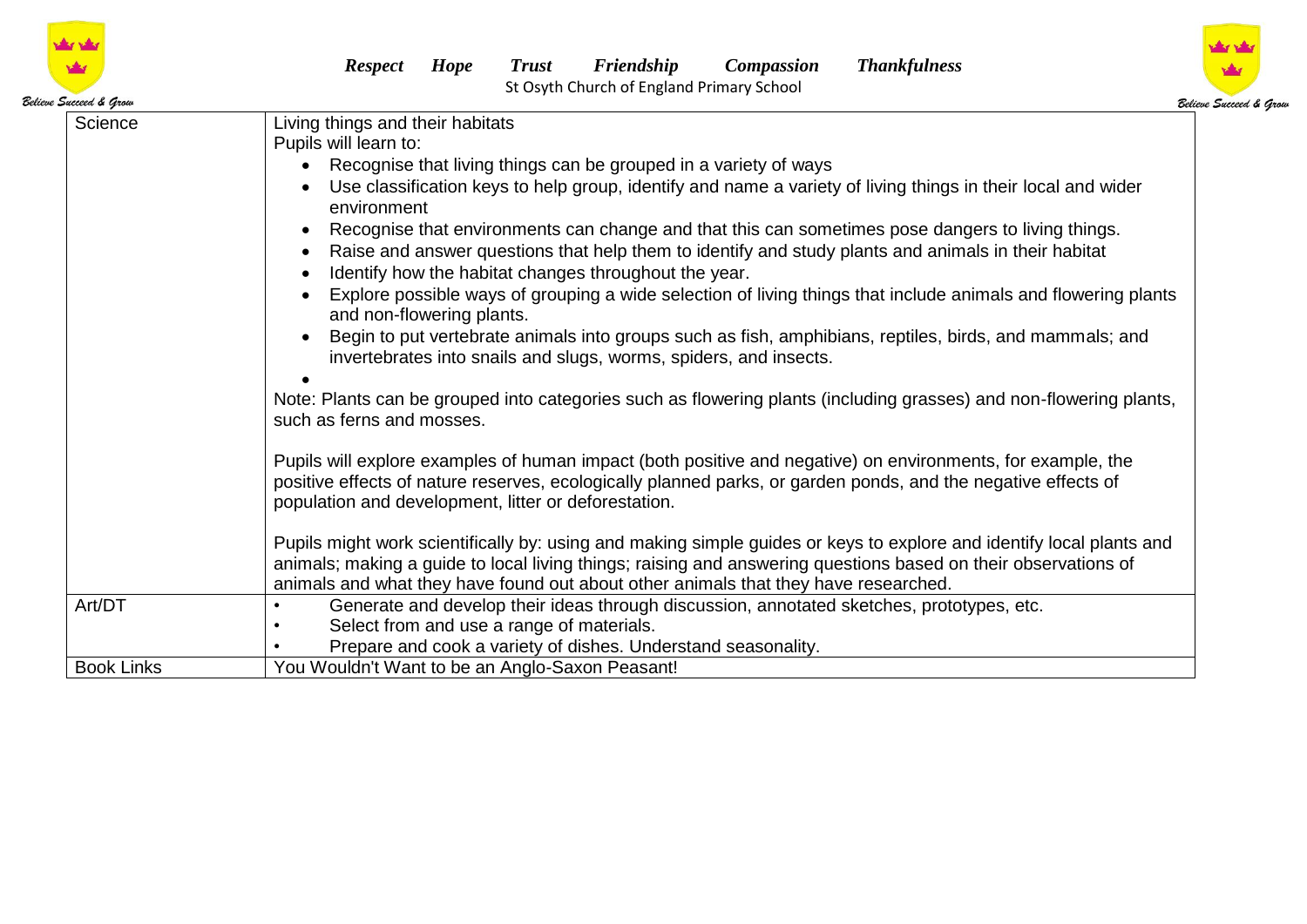



# **History**

# **Purpose of study**

A high-quality history education will help pupils gain a coherent knowledge and understanding of Britain's past and that of the wider world. It should inspire pupils' curiosity to know more about the past. Teaching should equip pupils to ask perceptive questions, think critically, weigh evidence, sift arguments, and develop perspective and judgement. History helps pupils to understand the complexity of people's lives, the process of change, the diversity of societies and relationships between different groups, as well as their own identity and the challenges of their time.

# **Aims**

The national curriculum for history aims to ensure that all pupils:

**R** know and understand the history of these islands as a coherent, chronological narrative, from the earliest times to the present day: how people's lives have shaped this nation and how Britain has influenced and been influenced by the wider world

■ know and understand significant aspects of the history of the wider world: the nature of ancient civilisations; the expansion and dissolution of empires; characteristic features of past non-European societies; achievements and follies of mankind

gain and deploy a historically grounded understanding of abstract terms such as 'empire', 'civilisation', 'parliament' and 'peasantry'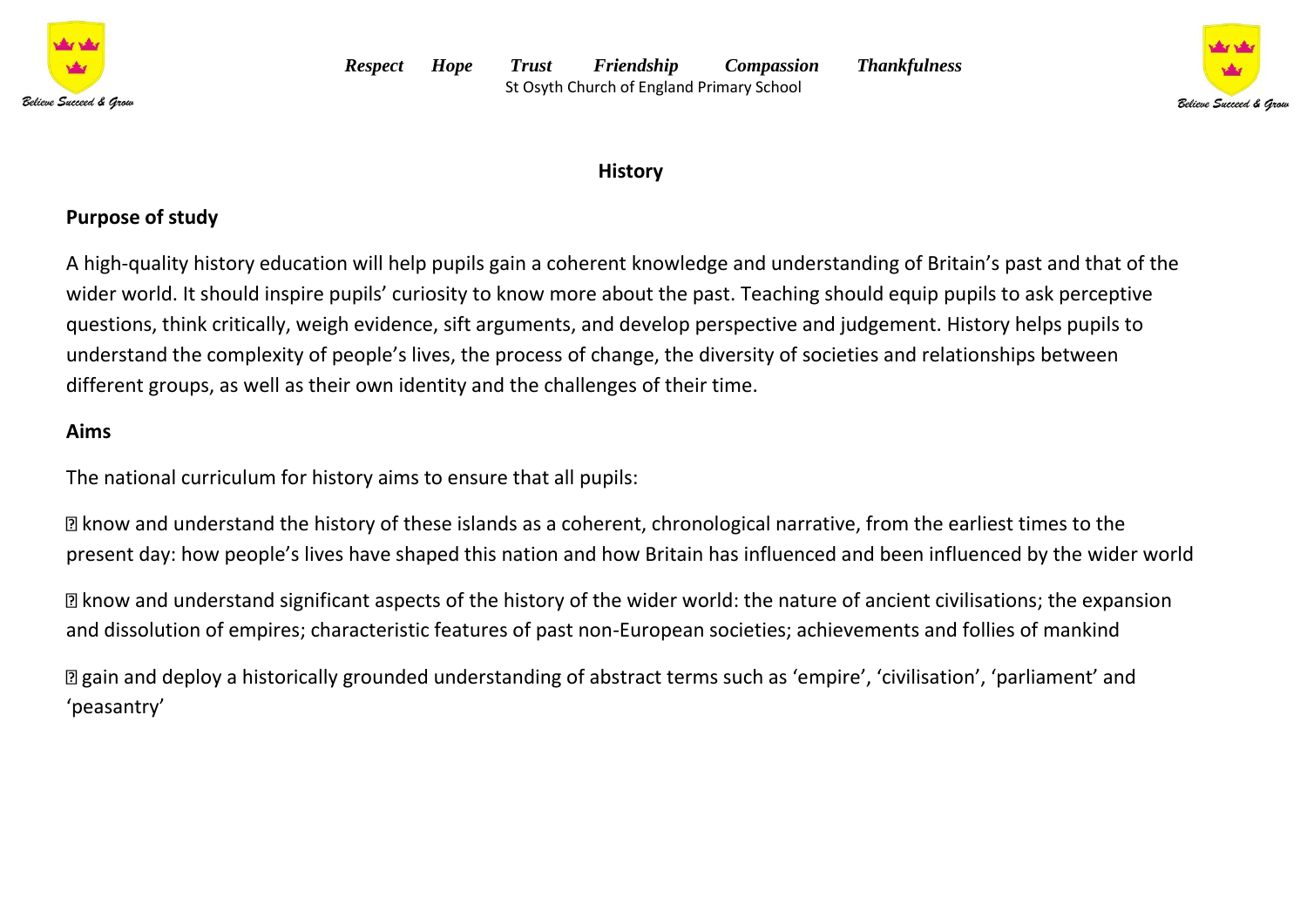



understand historical concepts such as continuity and change, cause and consequence, similarity, difference and significance, and use them to make connections, draw contrasts, analyse trends, frame historically-valid questions and create their own structured accounts, including written narratives and analyses

understand the methods of historical enquiry, including how evidence is used rigorously to make historical claims, and discern how and why contrasting arguments and interpretations of the past have been constructed

gain historical perspective by placing their growing knowledge into different contexts, understanding the connections between local, regional, national and international history; between cultural, economic, military, political, religious and social history; and between short- and long-term timescales.

Britain's settlement by Anglo-Saxons and Scots. This could include:

Roman withdrawal from Britain in c. AD 410 and the fall of the western Roman Empire

Scots invasions from Ireland to north Britain (now Scotland)

Anglo-Saxon invasions, settlements and kingdoms: place names and village life

Anglo-Saxon art and culture

Christian conversion – Canterbury, Iona and Lindisfarne

**Geography**

**Purpose of study**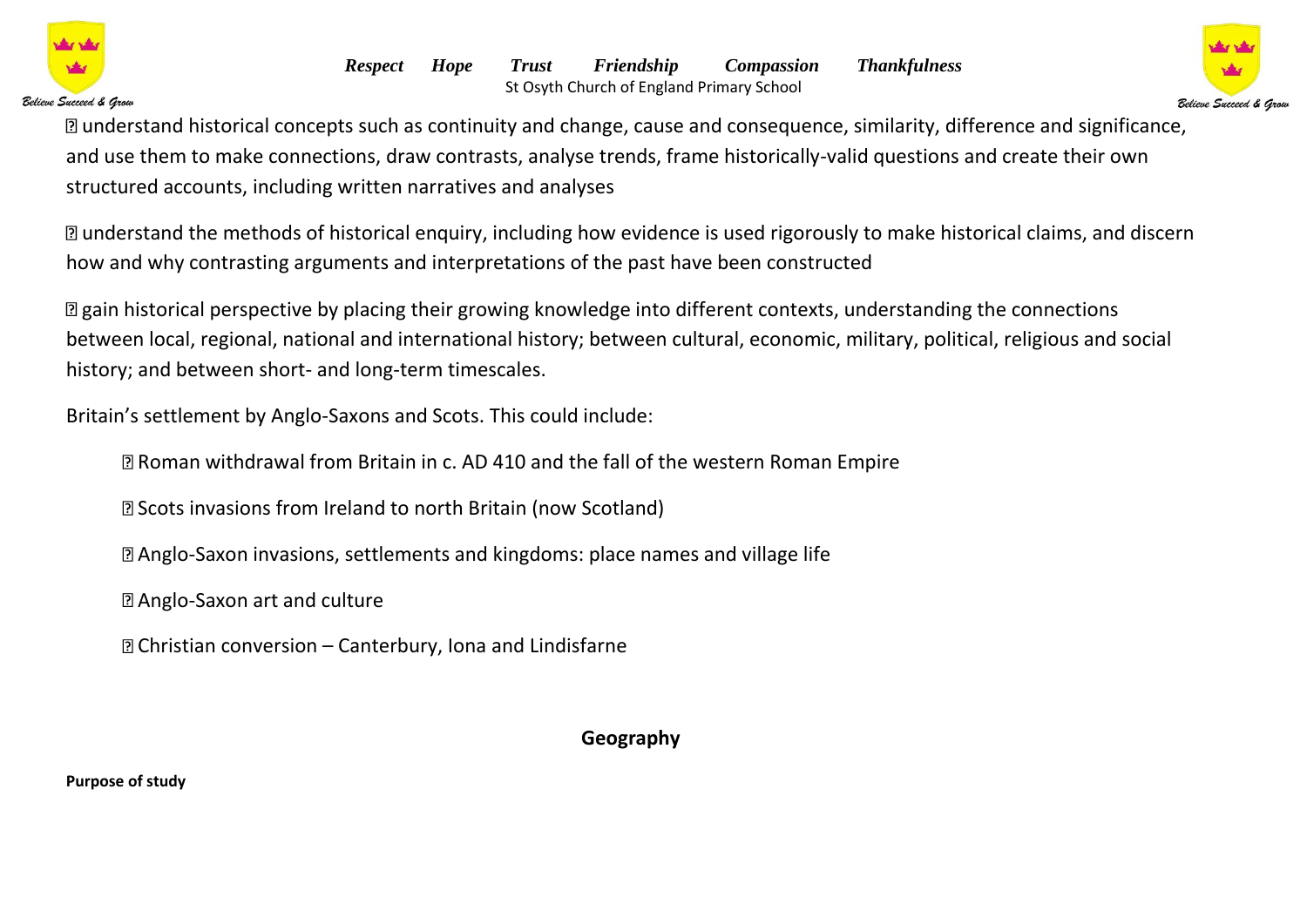



A high-quality geography education should inspire in pupils a curiosity and fascination about the world and its people that will remain with them for the rest of their lives. Teaching should equip pupils with knowledge about diverse places, people, resources and natural and human environments, together with a deep understanding of the Earth's key physical and human processes. As pupils progress, their growing knowledge about the world should help them to deepen their understanding of the interaction between physical and human processes, and of the formation and use of landscapes and environments. Geographical knowledge, understanding and skills provide the frameworks and approaches that explain how the Earth's features at different scales are shaped, interconnected and change over time.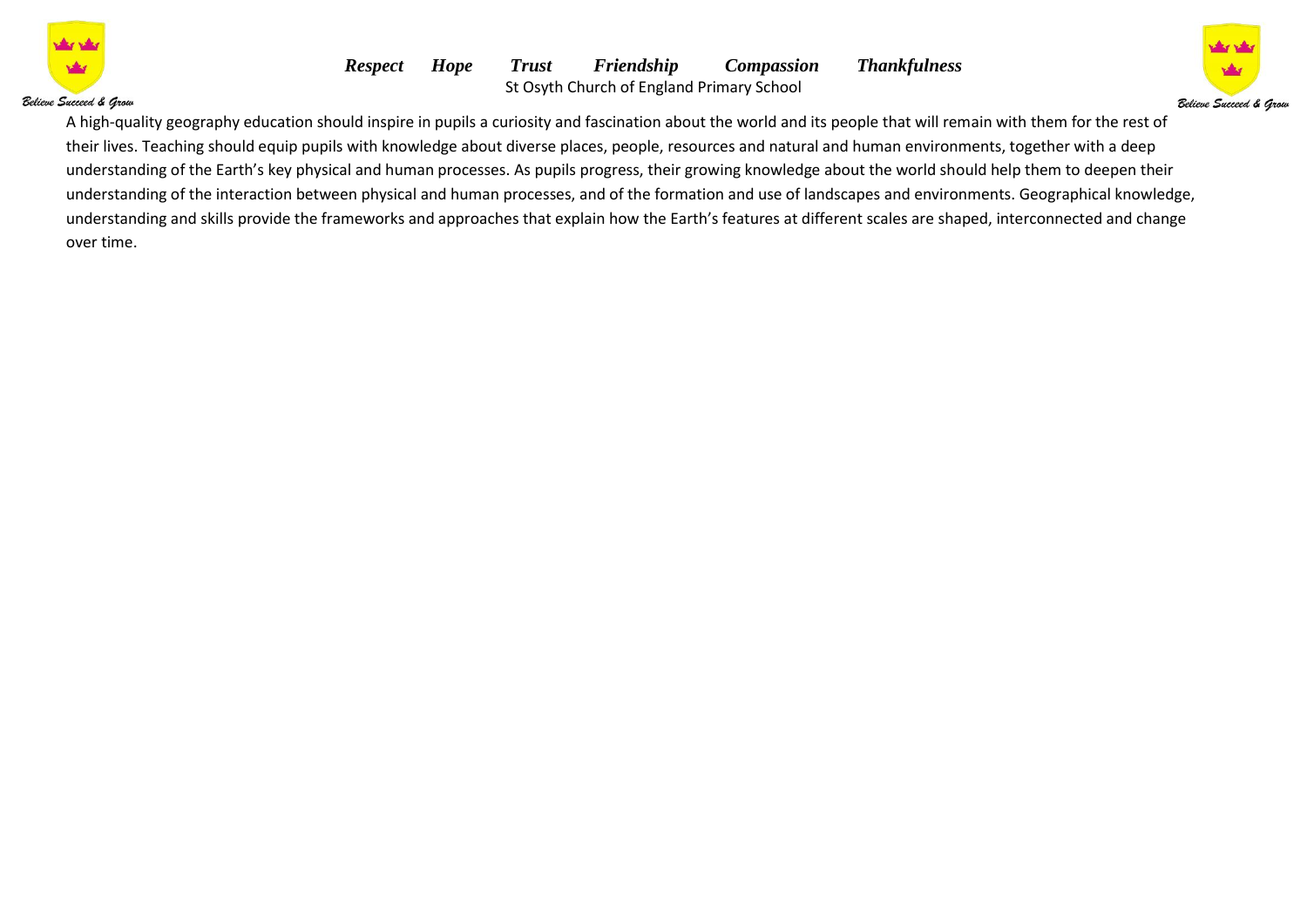



# **Science**

#### **Purpose of study**

A high-quality science education provides the foundations for understanding the world through the specific disciplines of biology, chemistry and physics. Science has changed our lives and is vital to the world's future prosperity, and all pupils should be taught essential aspects of the knowledge, methods, processes and uses of science. Through building up a body of key foundational knowledge and concepts, pupils should be encouraged to recognise the power of rational explanation and develop a sense of excitement and curiosity about natural phenomena. They should be encouraged to understand how science can be used to explain what is occurring, predict how things will behave, and analyse causes.

#### **Aims**

The national curriculum for science aims to ensure that all pupils:

develop **scientific knowledge and conceptual understanding** through the specific disciplines of biology, chemistry and physics

develop understanding of the **nature, processes and methods of science** through different types of science enquiries that help them to answer scientific questions about the world around them

are equipped with the scientific knowledge required to understand the **uses and implications** of science, today and for the future.

#### **Scientific knowledge and conceptual understanding**

The programmes of study describe a sequence of knowledge and concepts. While it is important that pupils make progress, it is also vitally important that they develop secure understanding of each key block of knowledge and concepts in order to progress to the next stage. Insecure, superficial understanding will not allow genuine progression: pupils may struggle at key points of transition (such as between primary and secondary school), build up serious misconceptions, and/or have significant difficulties in understanding higher-order content.

Pupils should be able to describe associated processes and key characteristics in common language, but they should also be familiar with, and use, technical terminology accurately and precisely. They should build up an extended specialist vocabulary. They should also apply their mathematical knowledge to their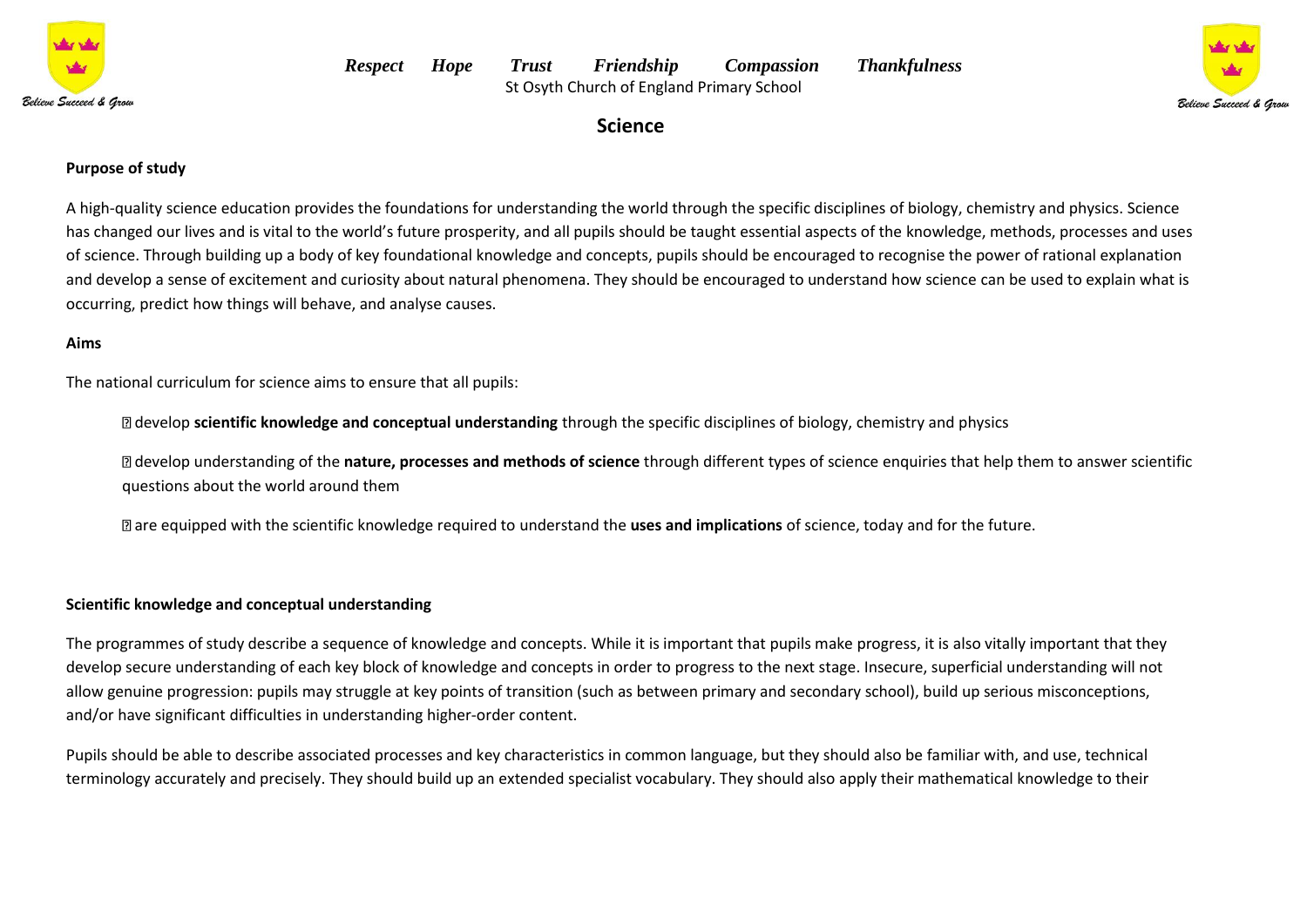



understanding of science, including collecting, presenting and analysing data. The social and economic implications of science are important but, generally, they are taught most appropriately within the wider **Science** 169

school curriculum: teachers will wish to use different contexts to maximise their pupils' engagement with and motivation to study science.

## **The nature, processes and methods of science**

'Working scientifically' specifies the understanding of the nature, processes and methods of science for each year group. It should not be taught as a separate strand. The notes and guidance give examples of how 'working scientifically' might be embedded within the content of biology, chemistry and physics, focusing on the key features of scientific enquiry, so that pupils learn to use a variety of approaches to answer relevant scientific questions. These types of scientific enquiry should include: observing over time; pattern seeking; identifying, classifying and grouping; comparative and fair testing (controlled investigations); and researching using secondary sources. Pupils should seek answers to questions through collecting, analysing and presenting data. 'Working scientifically' will be developed further at key stages 3 and 4, once pupils have built up sufficient understanding of science to engage meaningfully in more sophisticated discussion of experimental design and control.

#### **Spoken language**

The national curriculum for science reflects the importance of spoken language in pupils' development across the whole curriculum – cognitively, socially and linguistically. The quality and variety of language that pupils hear and speak are key factors in developing their scientific vocabulary and articulating scientific concepts clearly and precisely. They must be assisted in making their thinking clear, both to themselves and others, and teachers should ensure that pupils build secure foundations by using discussion to probe and remedy their misconceptions.

#### **Living things and their habitats**

Pupils should be taught to:

recognise that living things can be grouped in a variety of ways

 $\mathbb B$  explore and use classification keys to help group, identify and name a variety of living things in their local and wider environment

 $\mathbb D$  recognise that environments can change and that this can sometimes pose dangers to living things.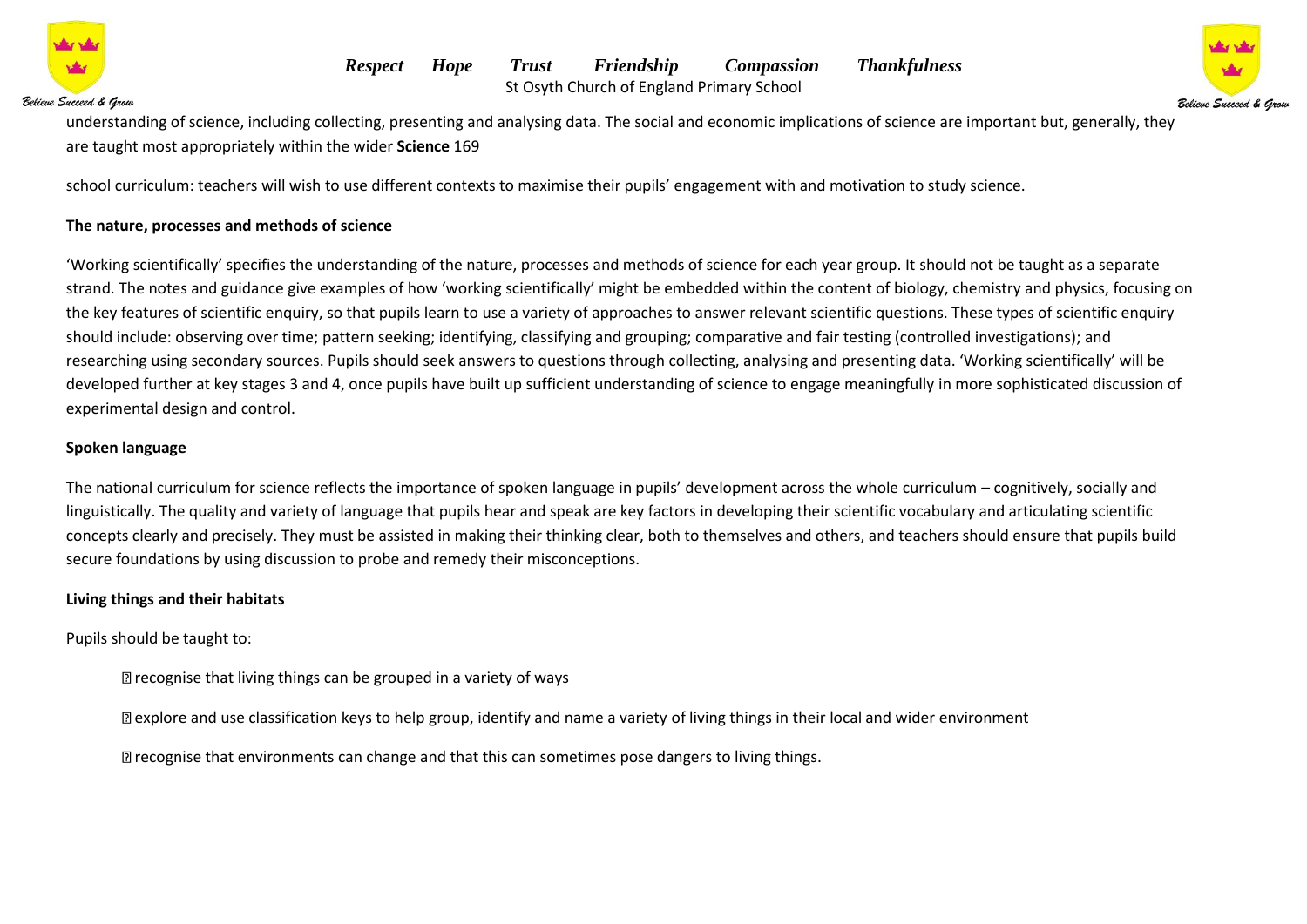



# Pupils should use the local environment throughout the year to raise and answer questions that help them to identify and study plants and animals in their habitat. They should identify how the habitat changes throughout the year. Pupils should explore possible ways of grouping a wide selection of living things that include animals and flowering plants and non-flowering plants. Pupils could begin to put vertebrate animals into groups such as fish, amphibians, reptiles, birds, and mammals; and invertebrates into snails and slugs, worms, spiders, and insects.

Note: Plants can be grouped into categories such as flowering plants (including grasses) and non-flowering plants, such as ferns and mosses.

Pupils should explore examples of human impact (both positive and negative) on environments, for example, the positive effects of nature reserves, ecologically planned parks, or garden ponds, and the negative effects of population and development, litter or deforestation.

Pupils might work scientifically by: using and making simple guides or keys to explore and identify local plants and animals; making a guide to local living things; raising and answering questions based on their observations of animals and what they have found out about other animals that they have researched.

# **Art**

# **Aims**

The national curriculum for art and design aims to ensure that all pupils:

 $\mathbb D$  produce creative work, exploring their ideas and recording their experiences

 $\mathbb D$  become proficient in drawing, painting, sculpture and other art, craft and design techniques

evaluate and analyse creative works using the language of art, craft and design

**■** know about great artists, craft makers and designers, and understand the historical and cultural development of their art forms.

# **Key stage 2**

Pupils should be taught to develop their techniques, including their control and their use of materials, with creativity, experimentation and an increasing awareness of different kinds of art, craft and design.

Pupils should be taught: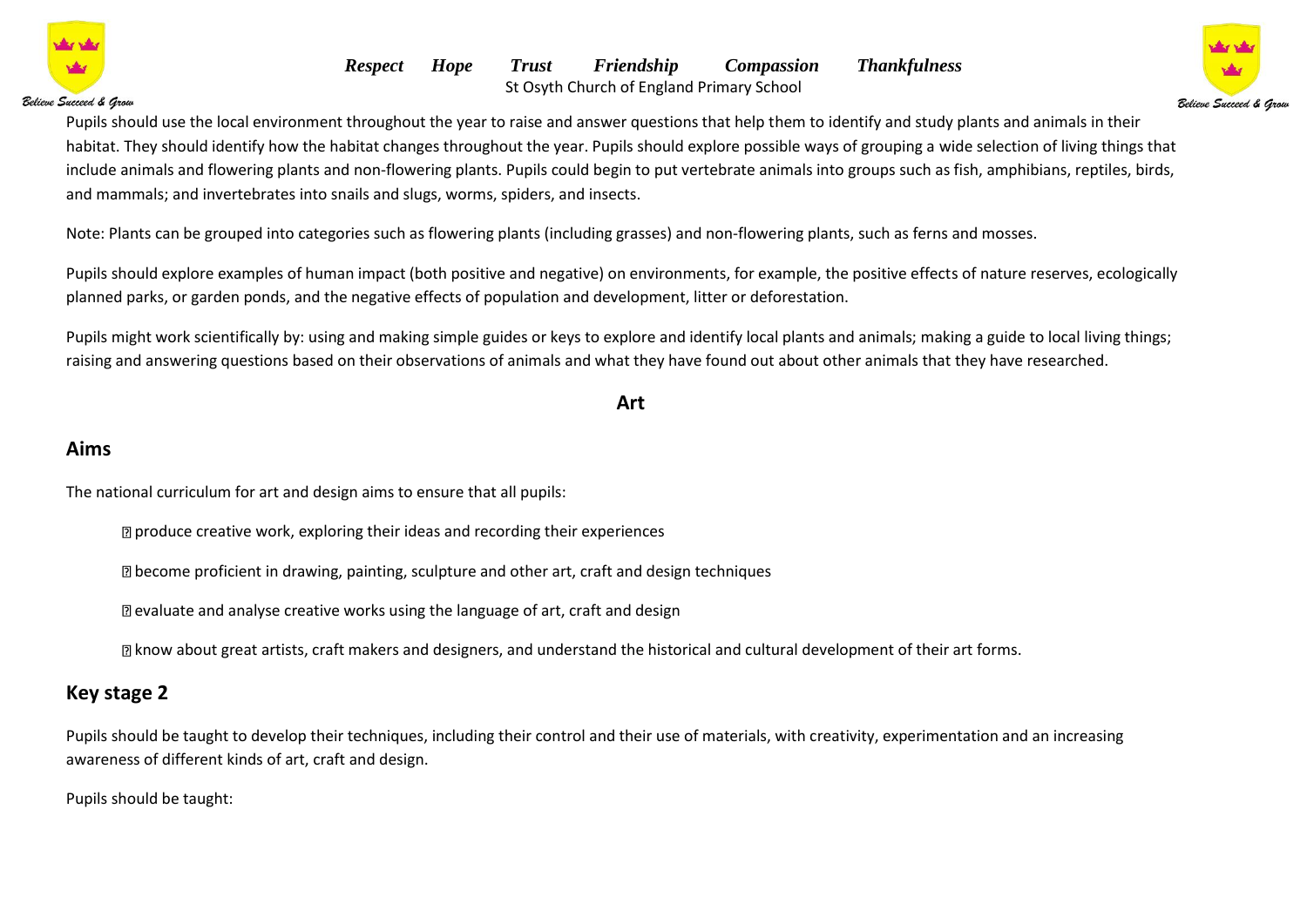

# *Respect Hope Trust Friendship Compassion Thankfulness*

St Osyth Church of England Primary School



D to improve their mastery of art and design techniques, including drawing, painting and sculpture with a range of materials [for example, pencil, charcoal, paint, clay]

about great artists, architects and designers in history.

# **Design and Technology**

## **Purpose of study**

Design and technology is an inspiring, rigorous and practical subject. Using creativity and imagination, pupils design and make products that solve real and relevant problems within a variety of contexts, considering their own and others' needs, wants and values. They acquire a broad range of subject knowledge and draw on disciplines such as mathematics, science, engineering, computing and art. Pupils learn how to take risks, becoming resourceful, innovative, enterprising and capable citizens. Through the evaluation of past and present design and technology, they develop a critical understanding of its impact on daily life and the wider world. High-quality design and technology education makes an essential contribution to the creativity, culture, wealth and well-being of the nation.

Through a variety of creative and practical activities, pupils should be taught the knowledge, understanding and skills needed to engage in an iterative process of designing and making. They should work in a range of relevant contexts [for example, the home, school, leisure, culture, enterprise, industry and the wider environment].

#### **Aims**

The national curriculum for design and technology aims to ensure that all pupils:

develop the creative, technical and practical expertise needed to perform everyday tasks confidently and to participate successfully in an increasingly technological world

 $\Box$  build and apply a repertoire of knowledge, understanding and skills in order to design and make high-quality prototypes and products for a wide range of users

critique, evaluate and test their ideas and products and the work of others

 $\mathbb D$  understand and apply the principles of nutrition and learn how to cook.